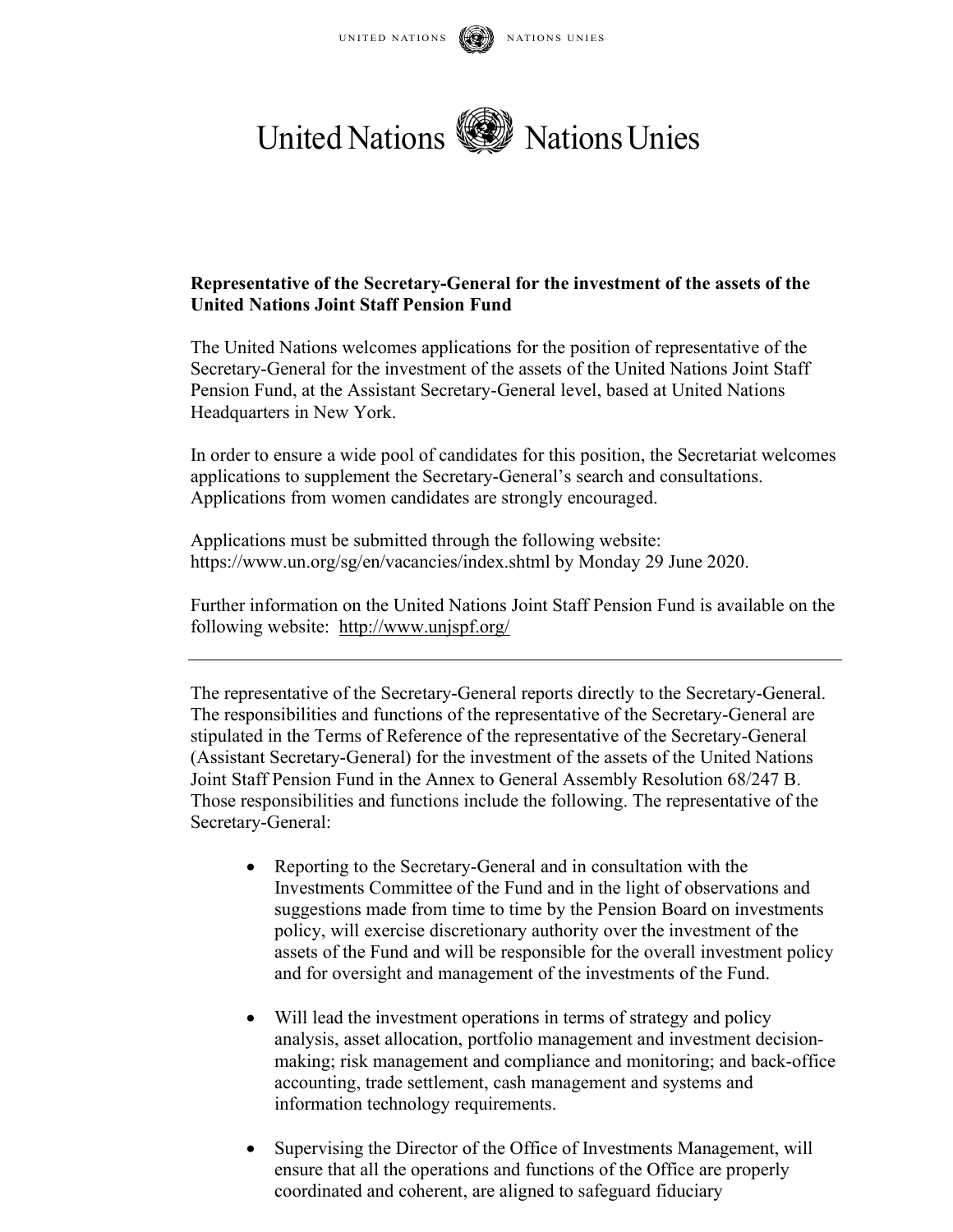UNITED NATIONS (CONTROLL NATIONS UNIES<br>
UNITED NATIONS UNIES<br>
UNITED NATIONS UNIES<br>
UNITED NATIONS UNIES<br>
UNITED NATIONS UNIES<br>
UNITED NATIONS UNIES<br>
UNITED NATIONS UNIES<br>
UNITED NATIONS UNIES responsibilities, support the goals of the office and enhance the long-term sustainability of the Fund. The representative of the Secretary-General will work closely with the Chief Executive of Pension Administration.

- Is responsible for investment policy, strategic and tactical asset allocation and the appropriate investment strategy in consultation with the Investments Committee and in the light of observations and suggestions made from time to time by the Pension Board on investments policy.
- Will oversee the implementation of investment decisions and ensure that the approved investment policy and asset allocation are followed.
- Is responsible for carrying out the responsibilities of the Secretary-General under article 19 (b) of the regulations of Fund including to ensure that detailed accounts of all investments and other transactions relating to the Fund are maintained and for reporting to the Pension Board, the Advisory Committee on Administrative and Budgetary Questions and the General Assembly on the Fund's investments.

In soliciting applications for this position, the Secretary-General is seeking an individual with:

- Over 20 years of proven progressively responsible experience in the management of economic, social security and/or financial policies and activities for governmental or intergovernmental organizations or for substantial private concerns, including, proven track record of extensive relevant experience in the management of investment of complex portfolios of assets of various classes, such as pension funds, including their risk management, and in financial markets.
- Demonstrated direct knowledge of and experience in managing financial, economic and investment policies, including:
	- (a) Defining and overseeing investment policy for substantial and diversified investment portfolios having long-term return objectives, including policies for investment objectives, risk appetite and tolerance, the risk framework, the investment milieu, restrictions on investments, and social responsibility considerations;
	- (b) Developing strategic asset allocation for portfolios aiming for longterm rates of return, particularly for defined-benefit pension or other similar long-term social security and similar benefit schemes where long-term asset-liability management considerations are paramount;
	- (c) Developing, implementing and monitoring investment strategies and overseeing research on economic and other trends affecting financial markets;
	- (d) Managing interdisciplinary and internationally diverse teams of financial professionals in a multicultural working environment;